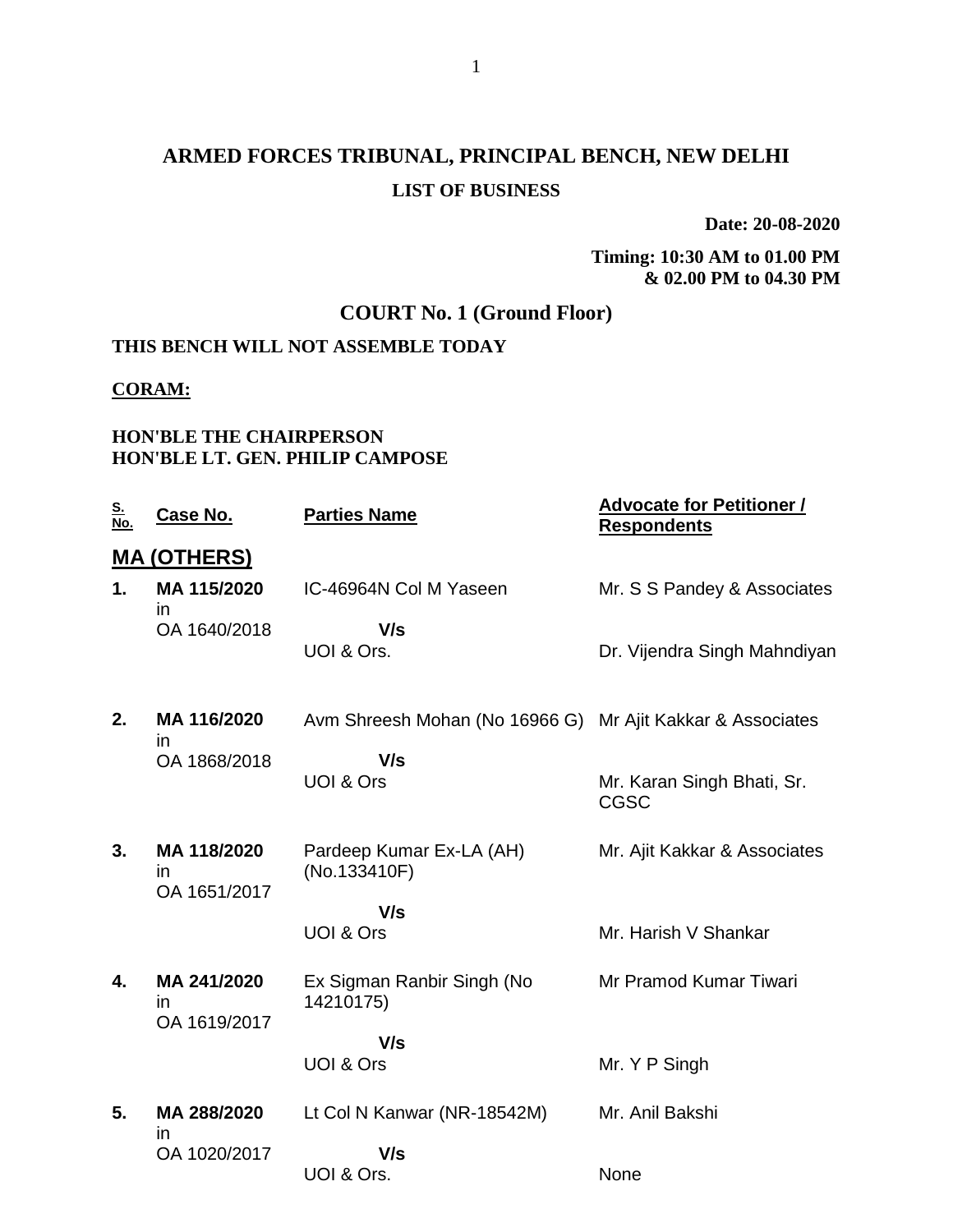| 6.  | MA 309/2020<br>$\mathsf{I}$                 | IC-49322K Col RK Singh                     | Mr SS Pandey & Associates                     |
|-----|---------------------------------------------|--------------------------------------------|-----------------------------------------------|
|     | OA 1339/2018                                | V/s<br>UOI & Ors                           | Mr SD Windlesh                                |
| 7.  | MA 348/2020<br>$\mathsf{I}$<br>OA 1570/2016 | Ex Lt Aditya Singh Yadav (No<br>52486K)    | Mr Sukhjinder Singh                           |
|     |                                             | V/s<br>UOI & Ors                           | Mr. Harish V Shankar                          |
| 8.  | MA 372/2020<br>$\mathsf{I}$<br>OA 2034/2018 | Col Ashish Singh (IC 53160F)<br>V/s        | Mr Indra Sen Singh &<br>Abhishek Singh        |
|     |                                             | UOI & Ors                                  | None                                          |
| 9.  | MA 373/2020<br>$\mathsf{I}$                 | Lt Col D Y Sharma (IC 54059 N)             | Mr Indra Sen Singh &<br><b>Abhishek Singh</b> |
|     | OA 170/2017                                 | V/s<br>UOI & Ors                           | Dr. Vijendra Singh Mahndiyan                  |
| 10. | MA 374/2020<br>in                           | IC 76204A Capt Rupak Das                   | Mr. S M Dalal                                 |
|     | OA 1452/2018                                | V/s<br>UOI & Ors                           | Mr Karan Singh Bhati                          |
|     | <b>PLEADINGS NOT COMPLETE</b>               |                                            |                                               |
| 11. | OA 1610/2019<br>with                        | No 14429441H Sep Sujeet Kumar              | Mr Mohan Kumar                                |
|     | MA 839/2020                                 | V/s<br>UOI & Ors.                          | Mr JS Rawat                                   |
| 12. | OA 312/2020<br>with<br>MA 1183/2020         | No. 4068754-M Nk Birendra Singh<br>(Retd.) | Ms. Archana Ramesh                            |
|     |                                             | V/s<br>UOI & Ors.                          | Dr. Vijendra Singh Mahndiyan                  |
| 13. | OA 562/2020                                 | Sepoy Ashish Kumar (13964463M)             | Ms. Archana Ramesh                            |
|     |                                             | V/s<br>UOI & Ors.                          | Mr. Ashok Chaitanya                           |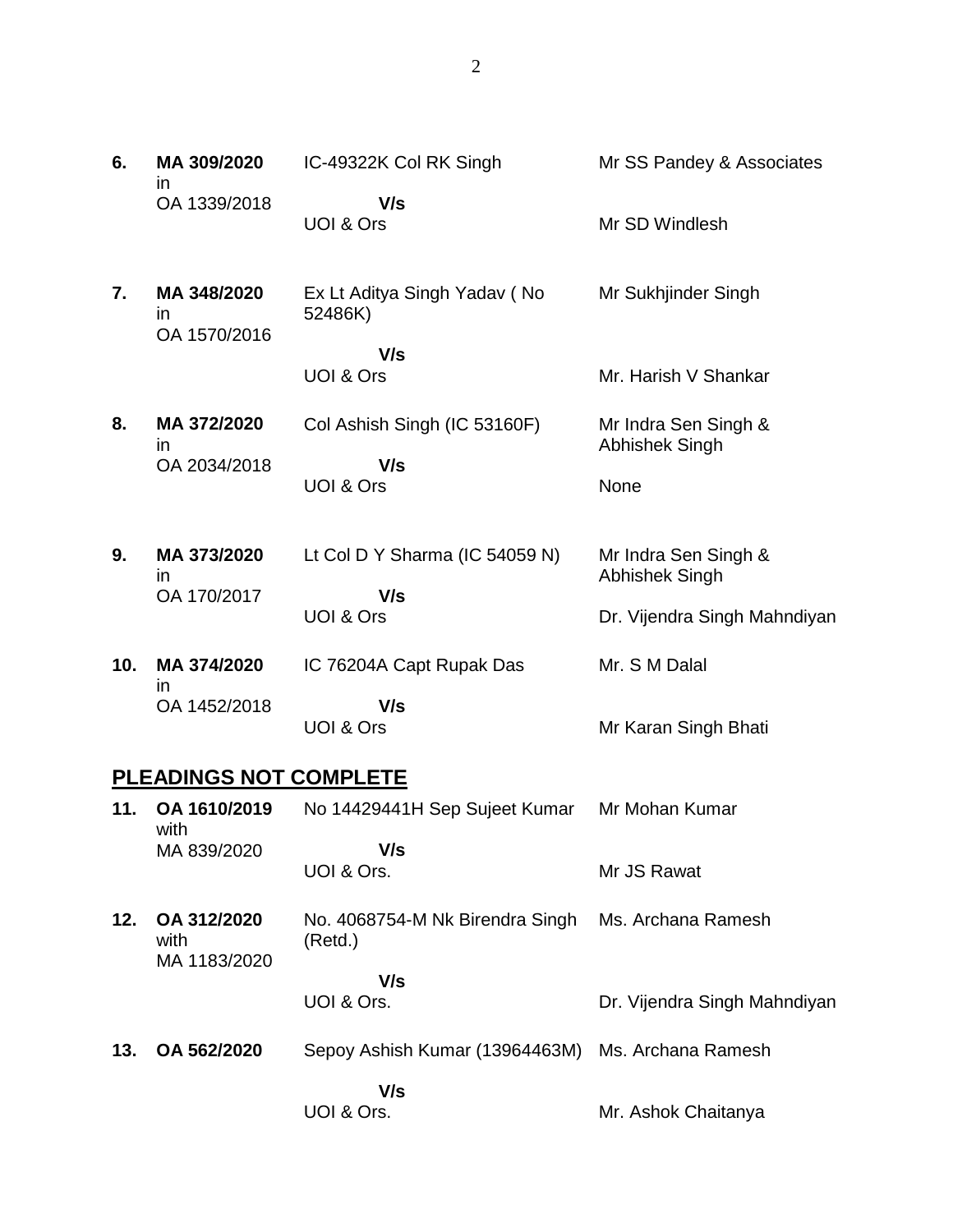**WITH**

| 14. | OA 854/2020                        | Naik Rakesh Singh (2988965-A)                  | Ms. Archana Ramesh |
|-----|------------------------------------|------------------------------------------------|--------------------|
|     |                                    | V/s<br>UOI & Ors.                              | Mr. V S Tomar      |
| 15. | OA 563/2020                        | JC-452029L Sub Heera Singh                     | Ms. Archana Ramesh |
|     |                                    | V/s<br>UOI & Ors.                              | Mr. Niranjan Dass  |
| 16. | OA 564/2020                        | Hav Ram Kumar (14837849-K)                     | Ms. Archana Ramesh |
|     |                                    | V/s<br>UOI & Ors.                              | Mr. V Pattabhi Ram |
| 17. | OA 565/2020<br>with<br>MA 680/2020 | Naib Subedar Laiq Ram Chauhan<br>(JC-341128 Y) | Ms. Archana Ramesh |
|     |                                    | V/s<br>UOI & Ors.                              | Mr. D K Sabat      |

## **PLEADINGS COMPLETE**

## **DATES WILL BE GIVEN BY THE TRIBUNAL OFFICER - ORDERS WILL BE UPLOADED ON THE WEBSITE**

| 18. | OA 702/2019  | Hony Capt Madan Mohan Yadav<br>(Retd) (JC 273095 X) | Mr Ajit Kakkar & Associates |
|-----|--------------|-----------------------------------------------------|-----------------------------|
|     |              | V/s<br>UOI & Ors.                                   | Mr. K K Tyagi               |
| 19. | OA 1509/2019 | No. 4559970-F L/Nk Ramlal Singh<br>Yadav            | Mr. Virender Singh Kadian   |
|     |              | V/s<br>UOI & Ors.                                   | Mr JS Yadav                 |
| 20. | OA 1613/2019 | Nk/DSC Pratap Singh (No 3178421 Mr US Maurya<br>M)  |                             |
|     |              | V/s<br>UOI & Ors.                                   | Mr. V S Tomar               |
| 21. | OA 1617/2019 | No. 3393964-A Sep/DSC Gurmej<br>Singh               | Mr. U S Maurya              |
|     |              | V/s<br>UOI & Ors.                                   | Ms. Suman Chauhan           |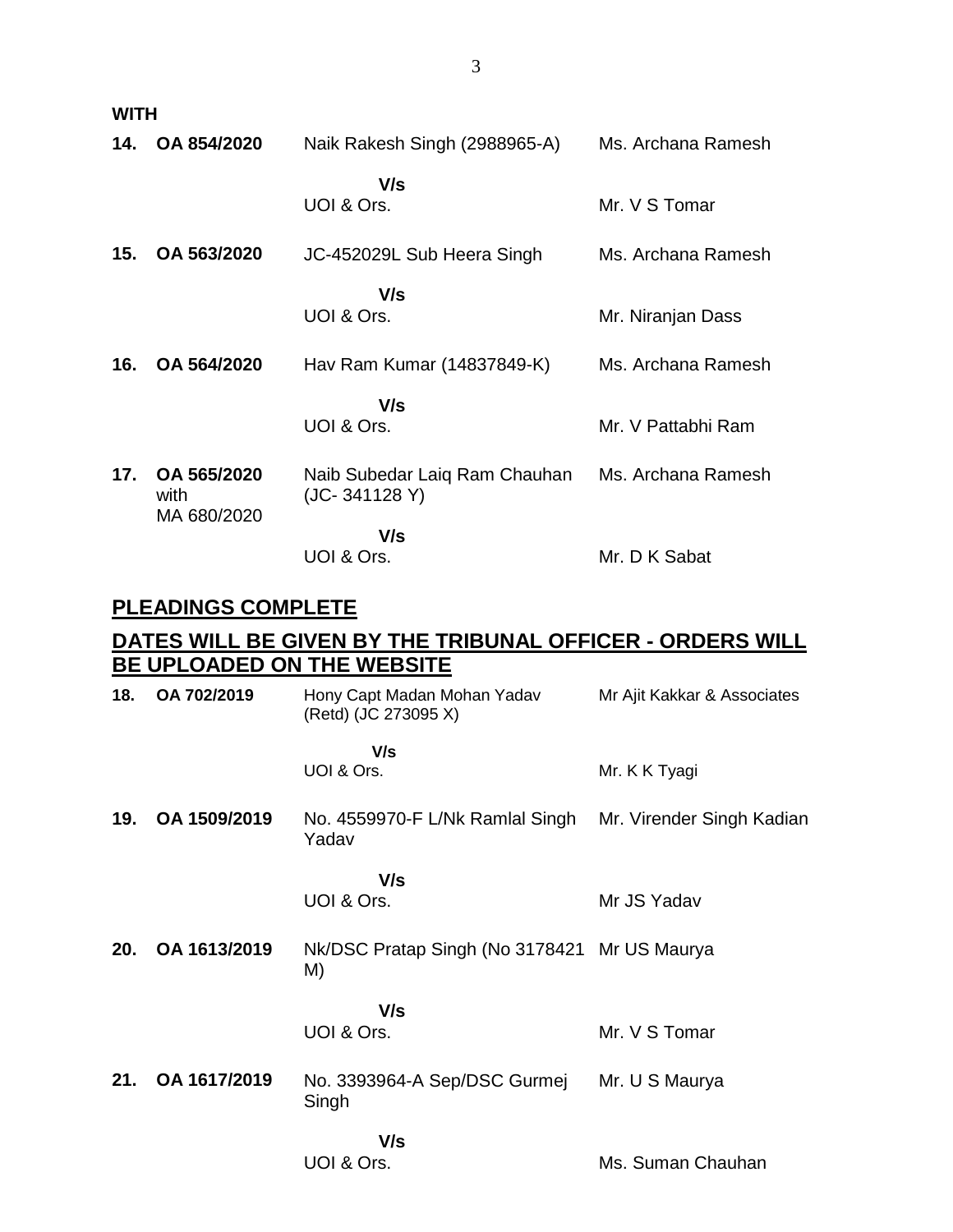| 22. | OA 1621/2019 | Sep/DSC Hoshiyar Singh (No<br>14394940 W)                  | Mr US Maurya                             |
|-----|--------------|------------------------------------------------------------|------------------------------------------|
|     |              | V/s                                                        |                                          |
|     |              | UOI & Ors.                                                 | Mr VS Tomar                              |
| 23. | OA 1917/2019 | Sep Kuldeep Singh (No 4471848H)                            | Mr. Narender Kaushik &<br>Pankaj Kaushik |
|     |              | V/s<br>UOI & Ors.                                          | Mr. Shyam Narayan                        |
| 24. | OA 1933/2019 | Sep SB Thapa (No 5451598F)                                 | Mr. Narender Kaushik &<br>Pankaj Kaushik |
|     |              | V/s<br>UOI & Ors.                                          | Mr. D K Sabat                            |
| 25. | OA 1944/2019 | JC-NYA 14620469-L Nb Sub Manoj Mr. Manoj Kr Gupta<br>Kumar |                                          |
|     |              | V/s                                                        |                                          |
|     |              | UOI & Ors.                                                 | Mr. K K Tyagi                            |
| 26. | OA 2042/2019 | Sep Umesh Chandra (6492131-F)                              | Mr. Narender Kaushik &<br>Pankaj Kaushik |
|     |              | V/s<br>UOI & Ors.                                          | Mr. Arvind Patel                         |
| 27. | OA 2070/2019 | Ex LAC Kiranveer (NO 915845)                               | Mr. Ajit Kakkar                          |
|     |              | V/s<br>UOI & Ors.                                          | Mr. Harish V Shankar                     |
| 28. | OA 2366/2019 | Sep/DSC Shashi Bhushan Rai (No<br>13977957 P)              | Mr US Maurya                             |
|     |              | V/s                                                        |                                          |
|     |              | UOI & Ors.                                                 | Ms. Barkha Babbar                        |
| 29. | OA 2383/2019 | No 6484549P Sep /DSC Koshal<br><b>Kumar Singh</b>          | Mr US Maurya                             |
|     |              | V/s<br>UOI & Ors.                                          | Mr. V S Tomar                            |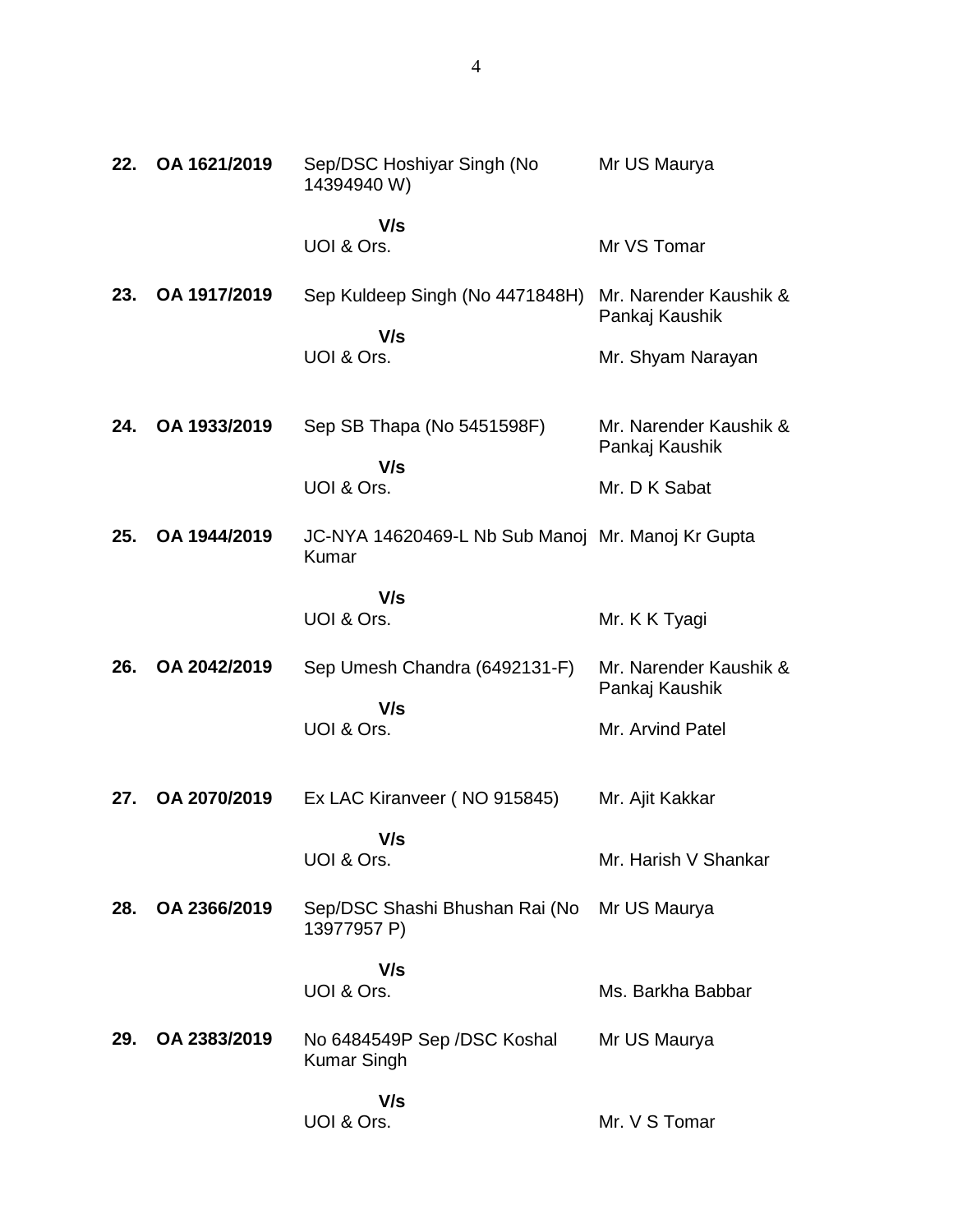# **ARMED FORCES TRIBUNAL, PRINCIPAL BENCH, NEW DELHI LIST OF BUSINESS**

**Date: 20-08-2020**

**Timing: 10:30 AM to 01.00 PM & 02.00 PM to 04.30 PM**

# **COURT No. 2 (Ground Floor)**

#### **CORAM:**

#### **HON'BLE MS. JUSTICE SUNITA GUPTA HON'BLE AIR MARSHAL B.B.P. SINHA**

| <u>S.</u><br>No. | <u>Case No.</u>                    | <b>Parties Name</b>                                                                     | <b>Advocate for Petitioner /</b><br><b>Respondents</b> |
|------------------|------------------------------------|-----------------------------------------------------------------------------------------|--------------------------------------------------------|
|                  | <b>For Clarifications</b>          |                                                                                         |                                                        |
| 1.               | OA 512/2018<br>with<br>MA 366/2018 | Ex Flt. Lt. Pooja Sahrawat W/o Late Mr. Ajay Bhalla<br>IC-44588M Col Rohit Dalal<br>V/s |                                                        |
|                  |                                    | UOI & Ors.                                                                              | Ms Barkha Babbar                                       |
|                  | <b>ADMISSION MATTERS</b>           |                                                                                         |                                                        |
| 2.               | OA 1479/2019                       | Hony Nb Sub Ambrish Mall (Retd) (No<br>13857705 M)                                      | Mr SS Pandey & Associates                              |
|                  |                                    | V/s<br>UOI & Ors.                                                                       | Mr. J S Yadav                                          |
| 3.               | OA 1031/2020                       | IC 46753L Col Anoop Kumar                                                               | Mr SS Pandey & Associates                              |
|                  |                                    | V/s                                                                                     |                                                        |
|                  |                                    | UOI & Ors.                                                                              | None                                                   |
| 4.               | OA 1032/2020                       | Manoj Kumar Pandey Ex-CPOAF (No<br>169527 R)                                            | Mr Shakti Chand Jaidwal                                |
|                  |                                    | V/s<br>UOI & Ors.                                                                       | None                                                   |
| 5.               | OA 1033/2020                       | Lt. Col R Srinivasan( (IC-53764<br>A)(Retd)                                             | Mr Virender Singh Kadian                               |
|                  |                                    | V/s<br>UOI & Ors.                                                                       | None                                                   |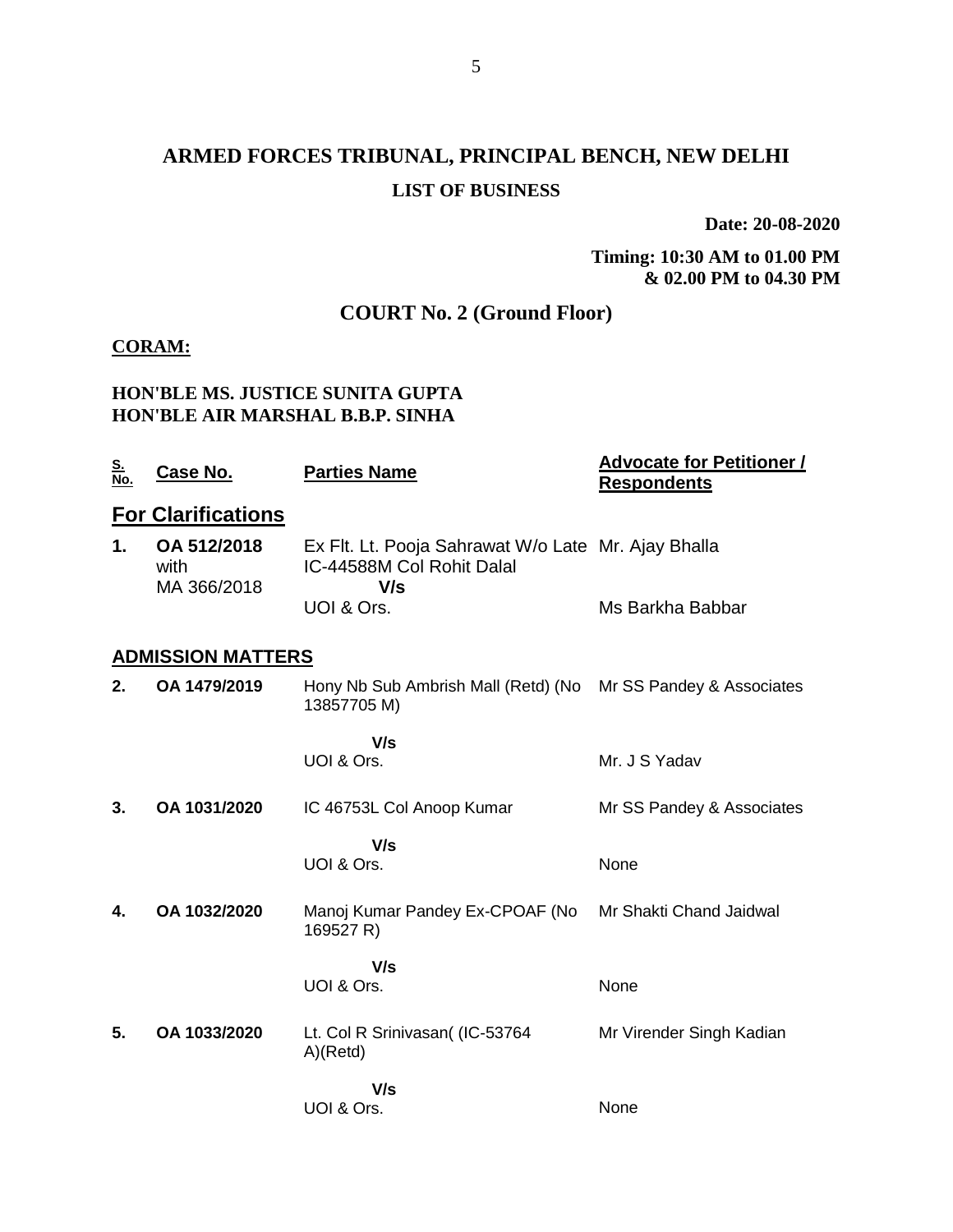| 6.  | OA 1034/2020                         | Cpl Pankaj Kumar Singh (No 940245-<br>G)                   | Mr Ajit Kakkar and Alpana Yadav     |
|-----|--------------------------------------|------------------------------------------------------------|-------------------------------------|
|     |                                      | V/s<br>UOI & Ors.                                          | None                                |
| 7.  | OA 1035/2020                         | Ex Sub Tarun Kumar Gautam (JC<br>811958 H)                 | Mr. Virender Singh Kadian           |
|     |                                      | V/s<br>UOI & Ors.                                          | None                                |
| 8.  | OA 1036/2020                         | JC-811846H Sub Santosh Kumar                               | Mr Virender Singh Kadian            |
|     |                                      | V/s<br>UOI & Ors.                                          | None                                |
| 9.  | OA 1037/2020<br>with                 | Ex JWO Om Prakash Sharma (729398 Mr. Ved Prakash<br>G)     |                                     |
|     | MA 1177/2020                         | V/s<br>UOI & Ors.                                          | None                                |
| 10. | OA 1038/2020<br>with                 | Ex Rfn Ashu Singh (No 10136026 M)                          | Mr Ajit Kakkar & Ms Alpana<br>Yadav |
|     | MA 1178/2020                         | V/s<br>UOI & Ors.                                          | None                                |
| 11. | OA 1039/2020<br>with                 | TA-42138W Lt Col AN Pandeya (Retd) Mr Shakti Chand Jaidwal |                                     |
|     | MA 1179/2020                         | V/s<br>UOI & Ors.                                          | None                                |
| 12. | OA 1040/2020<br>with<br>MA 1180/2020 | Ex Hav / DVR Shrawan Kumar<br>$(14923807-F)$               | Mr Ved Prakash                      |
|     |                                      | V/s<br>UOI & Ors.                                          | None                                |
| 13. | OA 1041/2020<br>with                 | Lt Col Sunil Jha (IC 48841 A)(Retd)                        | Mr Virender Singh Kadian            |
|     | MA 1181/2020                         | V/s<br>UOI & Ors.                                          | None                                |
|     | <u>MA (EXECUTION)</u>                |                                                            |                                     |
|     | 14. MA 1369/2019                     | Ex Nb Sub Braham Prakash Gahlot Mr US Maurva               |                                     |

**14. MA 1369/2019** in OA 1829/2018 Ex Nb Sub Braham Prakash Gahlot (JC 802634 W)  **V/s** Mr US Maurya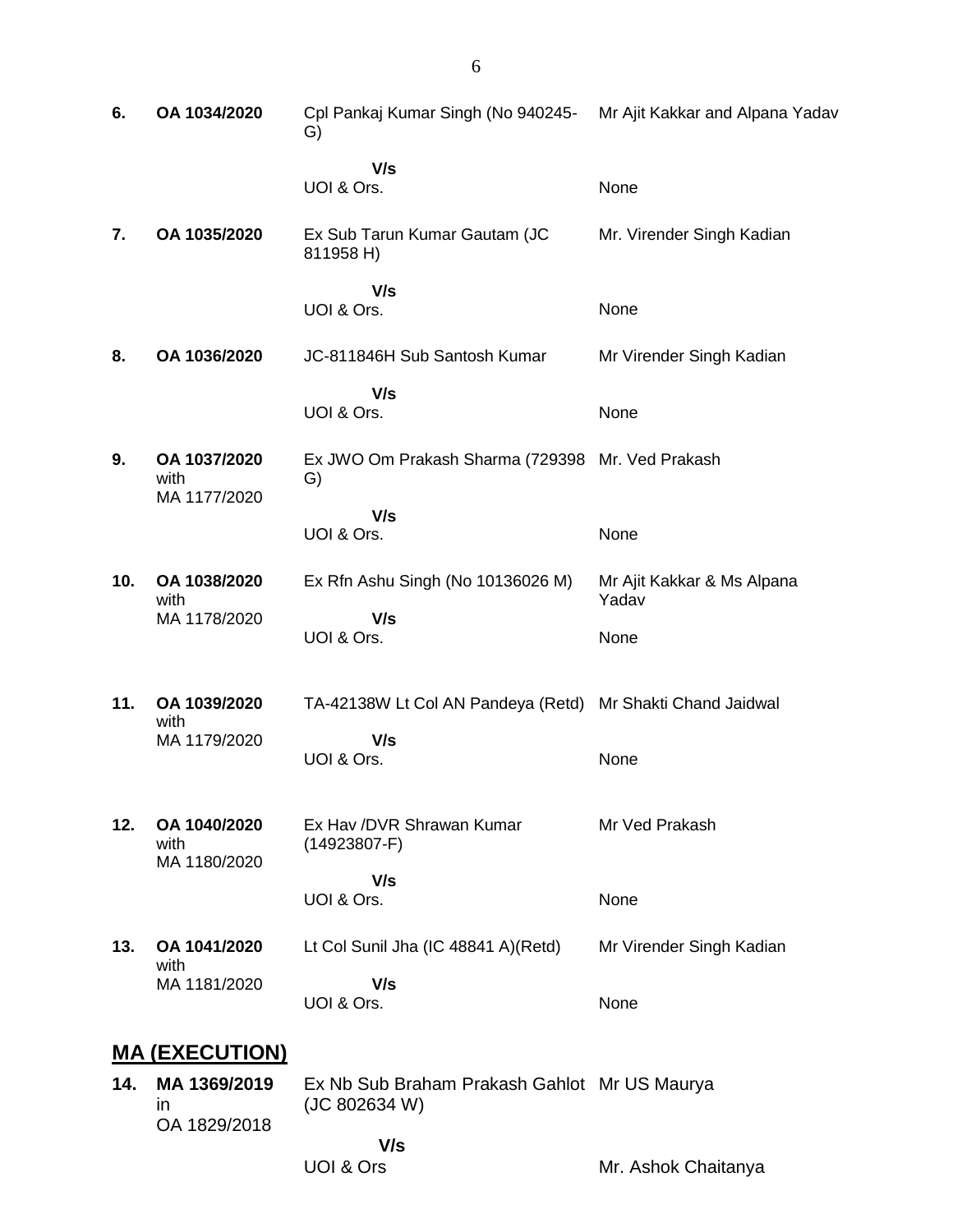| 15. | MA 1538/2019<br>$\mathsf{I}$<br>OA 2080/2018 | JC-762558K Sub Sanjay Kumar<br>Singh (Retd) | Mr. SS Pandey                       |
|-----|----------------------------------------------|---------------------------------------------|-------------------------------------|
|     |                                              | V/s<br>UOI & Ors                            | Ms. Barkha Babbar                   |
| 16. | MA 2867/2019<br>in.                          | Gp Capt J S Rana (Service No<br>18132-R)    | Mr Ajai Bhalla                      |
|     | OA 1931/2017                                 | V/s<br>UOI & Ors                            | Mr VS Tomar                         |
| 17. | MA 2916/2019<br>$\mathsf{I}$<br>OA 828/2018  | JC-761522Y Sub Narayananan KV<br>(Retd)     | Mr SS Pandey & Associates           |
|     |                                              | V/s<br>UOI & Ors                            | Ms Jyotsna Kaushik                  |
| 18. | MA 9/2020<br>in<br>OA 2/2016                 | Ex Gnr Sanjeev Kumar (No<br>15134418W)      | Mr AK Trivedi & Mr Yogesh<br>Sharma |
|     |                                              | V/s                                         |                                     |
|     |                                              | <b>UOI &amp; Ors</b>                        | Mr. V S Tomar                       |
| 19. | MA 48/2020<br>$\mathsf{I}$<br>OA 519/2018    | JC-761186X Sub Satish Chandra<br>(Retd)     | Mr SS Pandey & Associates           |
|     |                                              | V/s<br>UOI & Ors                            | Mr. Prabodh Kumar                   |
| 20. | MA 1182/2020                                 | IC-40322H Col Aloke Guha (Retd.)            | Mr Ajay Yadav                       |
|     | in<br>OA 1378/2018                           | V/s<br>UOI & Ors.                           | Mr. Arvind Patel                    |
|     | <b>MA (OTHERS)</b>                           |                                             |                                     |
| 21. | MA 1184/2020 &                               | Brig Sarvjit Singh (IC 42552P)              | Mr. Santosh Kumar Pandey            |

MA 1185/2020 in OA 1618/2017 Brig Sarvjit Singh (IC 42552P)  **V/s** UOI & Ors Mr. Karan Singh Bhati, Sr CGSC

# **PLEADINGS NOT COMPLETE**

**22. OA 216/2019** No. 14465902M Ex L/Nk (DMT) Jai Mr. S M Dalal Prakash

> **V/s** UOI & Ors.

Mr Waize Ali Noor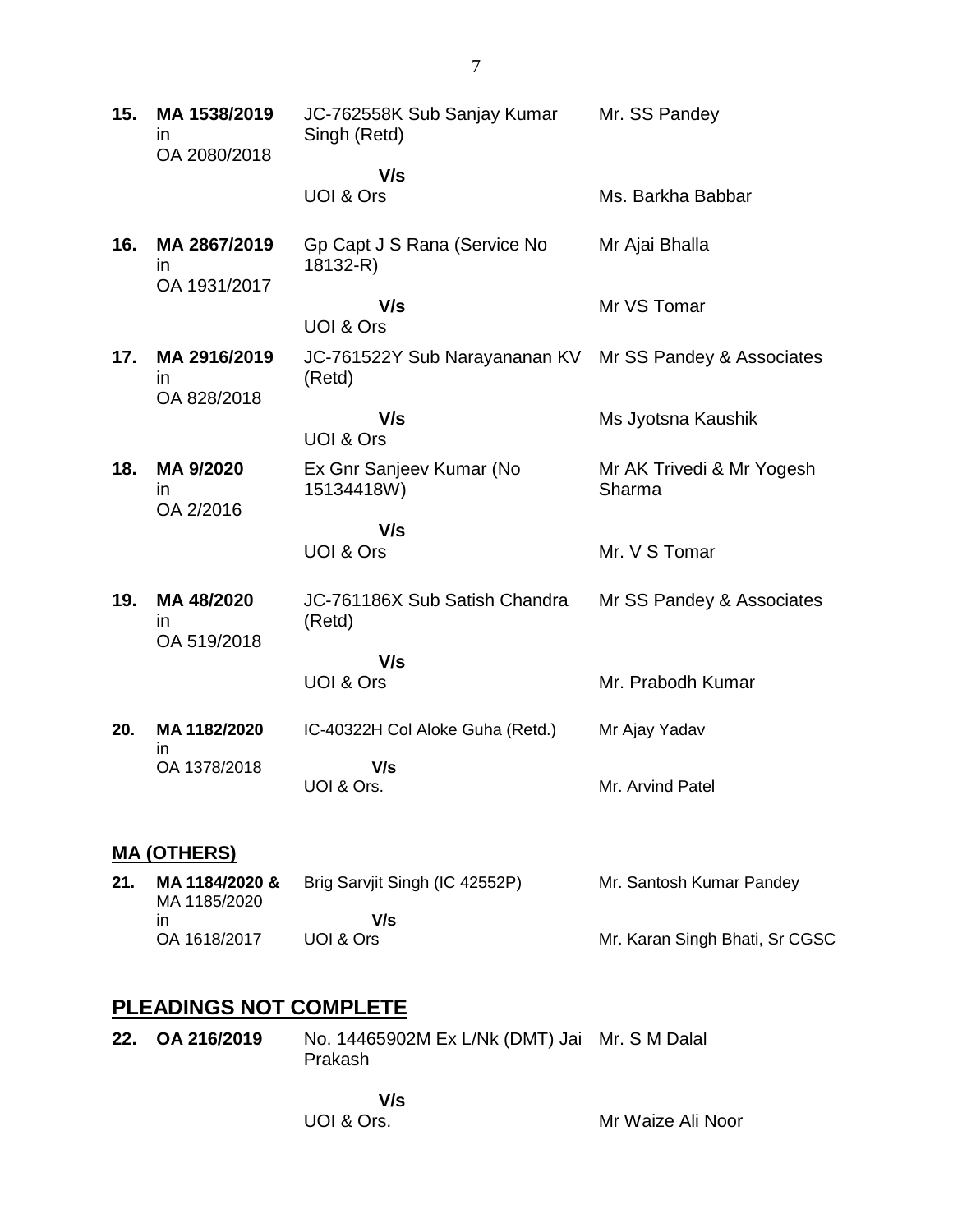| 23. | OA 416/2019                         | Ex Cfn Babu KK (No 14675909)                                 | Mr Rajendra Kumar                |
|-----|-------------------------------------|--------------------------------------------------------------|----------------------------------|
|     |                                     | V/s<br>UOI & Ors.                                            | Mr. S D Windlesh                 |
| 24. | OA 948/2019<br>with<br>MA 1603/2019 | No 127722B Ex LS Niranjan Ghosh Mr. Manoj Kumar Gupta<br>V/s |                                  |
|     |                                     | UOI & Ors.                                                   | Mr Karan Singh Bhati, Sr<br>CGSC |
| 25. | OA 1103/2019<br>with                | Ex LEM (R) Anil Yadav (NO<br>137595T)                        | Mr. Ved Prakash                  |
|     | MA 1786/2019                        | V/s<br>UOI & Ors.                                            | Mr. Avdhesh Kumar                |

### **PLEADINGS COMPLETE**

# **DATES WILL BE GIVEN BY THE TRIBUNAL OFFICER - ORDERS WILL BE UPLOADED ON THE WEBSITE**

| 26.         | TA 396/2009<br>(Writ Petition No.               | Ex Hav Hans Raj                        | Mr H S Tiwari                           |
|-------------|-------------------------------------------------|----------------------------------------|-----------------------------------------|
|             | 17758/2004)                                     | V/s<br>UOI & Ors                       | Mr JS Yadav                             |
| 27.         | OA 1330/2016<br>with                            | Ex NC(E) Bir Singh Nahal               | Mr. Praveen Kumar                       |
|             | MA 1003/2016                                    | V/s<br>UOI & Ors.                      | Mr Karan Singh Bhati, Sr<br><b>CGSC</b> |
| 28.         | OA 12/2017<br>(OA 1895/2012)<br>(RB Chandigarh) | Lt Col Manohar Singh Rathore<br>(Retd) | Mr. Naresh Ghai                         |
|             |                                                 | V/s<br>UOI & Ors.                      | Mr. Prabodh Kumar                       |
| <b>WITH</b> |                                                 |                                        |                                         |
| 29.         | OA 139/2017<br>with                             | Ex L Nk Abdul Rashid                   | Mr Naresh Ghai                          |
|             | MA 135/2017 &<br>MA 240/2020                    | V/s<br>UOI & Ors.                      | Mr Prabodh Kumar                        |
| 30.         | OA 636/2017                                     | Ex Hav Brahampal Singh                 | Mr Ajit Kakkar                          |
|             |                                                 | V/s<br>UOI & Ors.                      | Dr Vijendra Singh Mahndiyan             |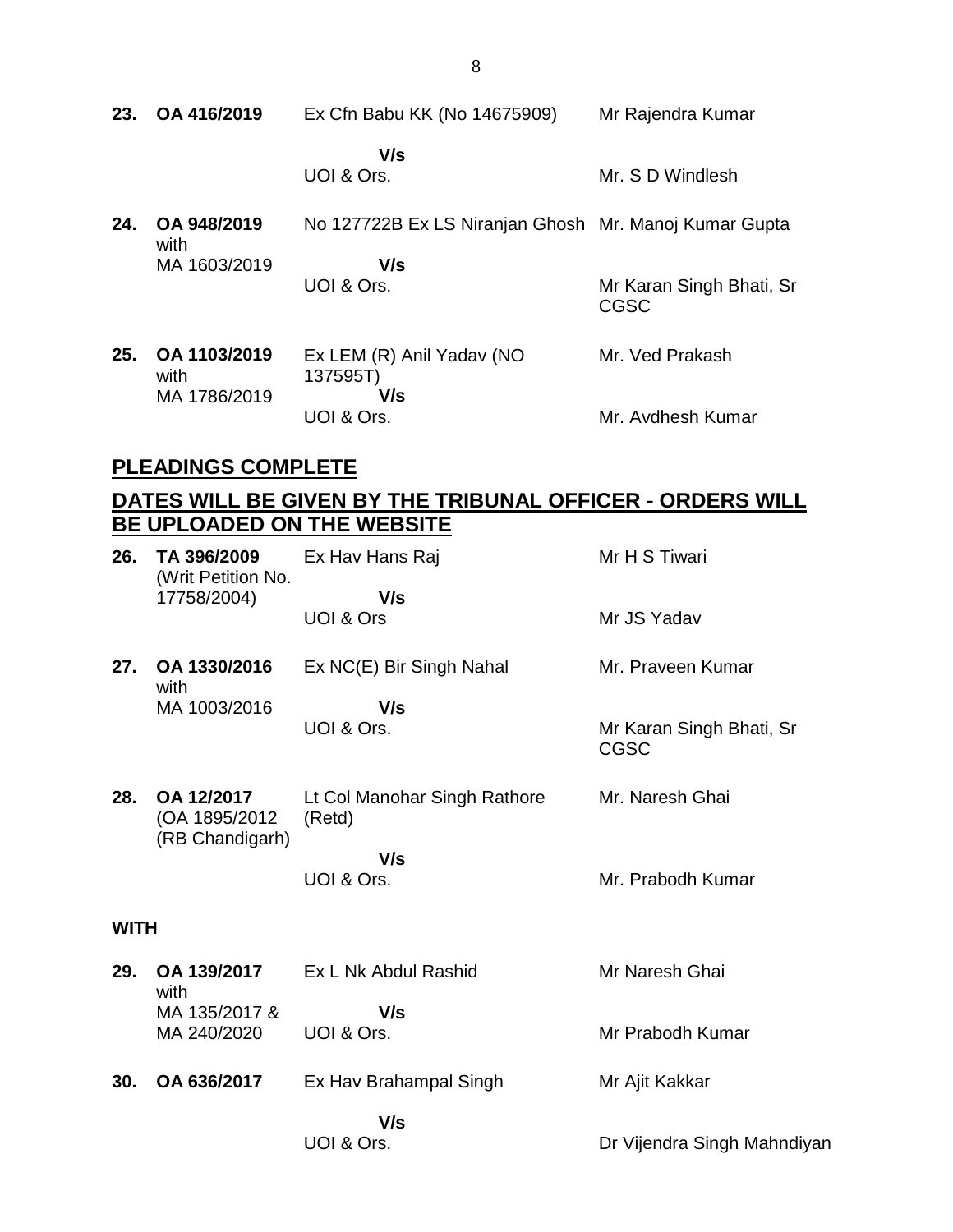| 31. | OA 732/2017<br>with               | Lt Col Gaurav Ray (Retd)                                       | Ms Archana Ramesh            |
|-----|-----------------------------------|----------------------------------------------------------------|------------------------------|
|     | MA 603/2017                       | V/s<br>UOI & Ors.                                              | Mr Ashok Chaitanya           |
| 32. | OA 799/2017                       | Ex Nk Braham Prakash                                           | Mr Naresh Ghai               |
|     |                                   | V/s                                                            |                              |
|     |                                   | UOI & Ors.                                                     | Mr. Shyam Narayan            |
| 33. | OA 958/2017                       | <b>Mrs Sushmita Pandey</b>                                     | Mr Aditya Singh Puar         |
|     |                                   | V/s                                                            |                              |
|     |                                   | UOI & Ors.                                                     | Mr JS Rawat                  |
| 34. | OA 73/2019<br>with<br>MA 465/2019 | <b>JWO Subhendu Kumar Chakrabarty</b><br>(Retd) (No 680129F)   | Ms Archana Ramesh            |
|     |                                   | V/s                                                            |                              |
|     |                                   | UOI & Ors.                                                     | Ms. Barkha Babber            |
|     | 35. OA 231/2019                   | AVM Puran Chandra Singh Rautela Mr. Ankush Chowdhary<br>(Retd) |                              |
|     |                                   | V/s                                                            |                              |
|     |                                   | UOI & Ors.                                                     | Mr YP Singh                  |
| 36. | OA 262/2019<br>with               | No. 29237A Sqn Ldr Samir S Alve                                | Mr. Ankur Chhibber           |
|     | MA 1472/2019                      | V/s                                                            |                              |
|     |                                   | UOI & Ors.                                                     | Mr. A K Gautam               |
| 37. | OA 294/2019                       | No 4181380P Ex L/Hav Man Singh Mr. VS Kadian                   |                              |
|     | with                              |                                                                |                              |
|     | MA 791/2019                       | V/s<br>UOI & Ors.                                              | Ms. Barkha Babbar            |
|     |                                   |                                                                |                              |
| 38. | OA 597/2019<br>with               | No 667429A Ex MWO Jai Kanwar                                   | Mr. VS Kadian                |
|     | MA 1168/2019                      | V/s                                                            |                              |
|     |                                   | UOI & Ors.                                                     | Dr. Vijendra Singh Mahndiyan |
| 39. | OA 756/2019<br>with               | Ex ERA-2 Alok Kumar Kundu (No<br>180491H)                      | Mr. Ved Prakash              |
|     | MA 1357/2019 &<br>210/2020        | V/s<br>UOI & Ors.                                              | Dr. Vijendra Singh Mahndiyan |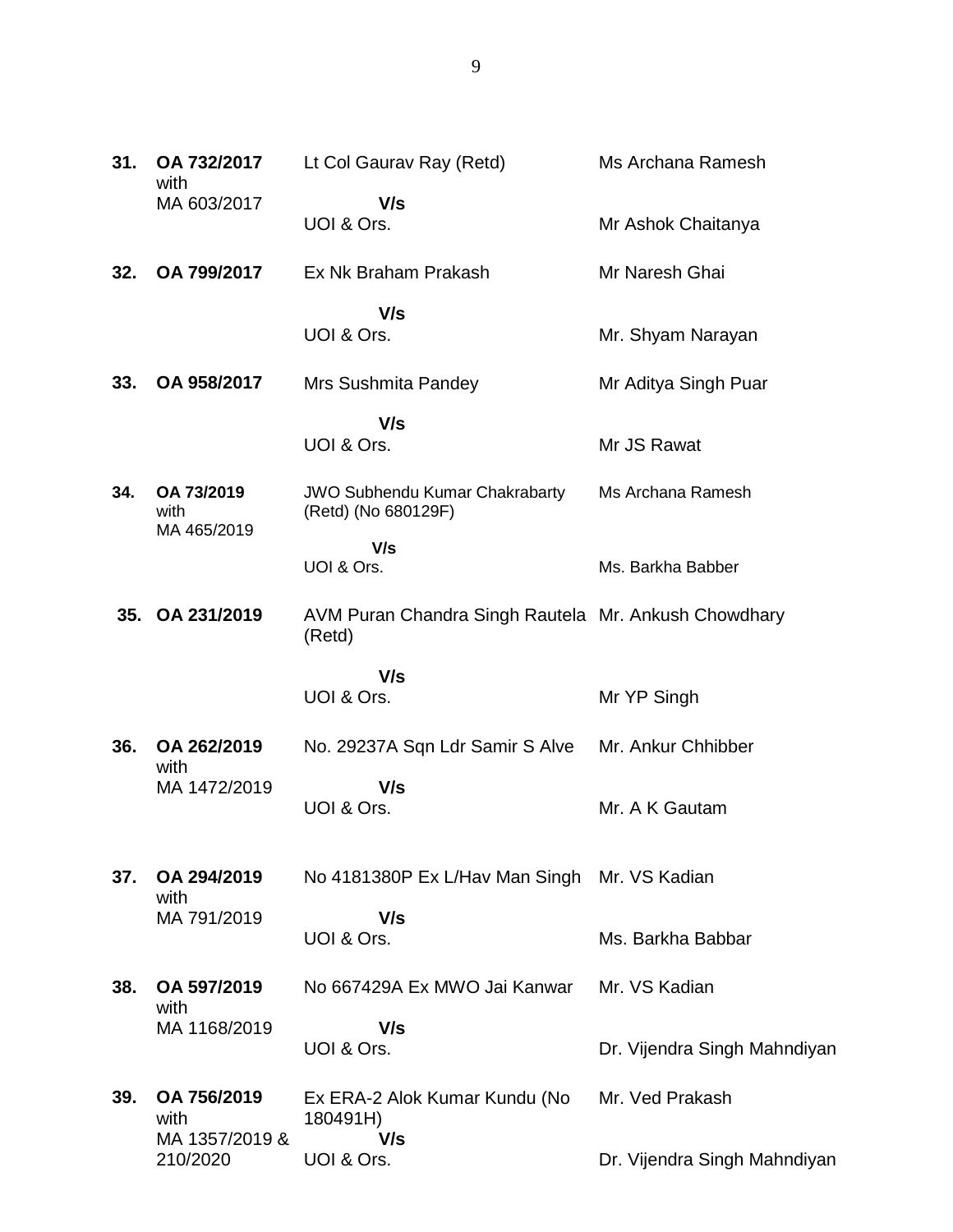| 40. | OA 786/2019<br>with<br>MA 1386/2019 | Smt. Sukhjit Sandhu W/O Late<br>(25972-T) Sqn Ldr Satpal Singh | Mr. Anil Srivastava &<br>Associates |
|-----|-------------------------------------|----------------------------------------------------------------|-------------------------------------|
|     |                                     | V/s                                                            |                                     |
|     |                                     | UOI & Ors.                                                     | Dr. Vijendra Singh Mahndiyan        |
| 41. | OA 953/2019<br>with<br>MA 1710/2019 | No. 796802-L Sgt Angad Kumar<br>Mishra                         | Mr. Bijendra Kumar Pathak           |
|     |                                     | V/s                                                            |                                     |
|     |                                     | UOI & Ors.                                                     | Mr Anil Gautam                      |
| 42. | OA 1099/2019                        | IC-44240X Col Jiwan Chandra<br>(Retd)                          | Mr. VS Kadian                       |
|     |                                     | V/s<br>UOI & Ors.                                              | Mr Neeraj, Sr CGSC                  |

### **THIS BENCH WILL NOT ASSEMBLE TODAY**

### **CORAM:**

#### **HON'BLE MS. JUSTICE SUNITA GUPTA HON'BLE LT. GEN. PHILIP CAMPOSE**

| <u>S.<br/>No.</u> | Case No.                  | <b>Parties Name</b>                                 | <b>Advocate for Petitioner /</b><br><b>Respondents</b> |
|-------------------|---------------------------|-----------------------------------------------------|--------------------------------------------------------|
| <u>RAs</u>        |                           |                                                     |                                                        |
| 1.                | <b>RA 29/2020</b><br>with | UOI & Ors.                                          | Mr. A K Gautam                                         |
|                   | MA 1122/2020              | V/s<br>in OA 1906/2018 Brig Ratan Kumar (IC-42805Y) | Mr. S S Pandey                                         |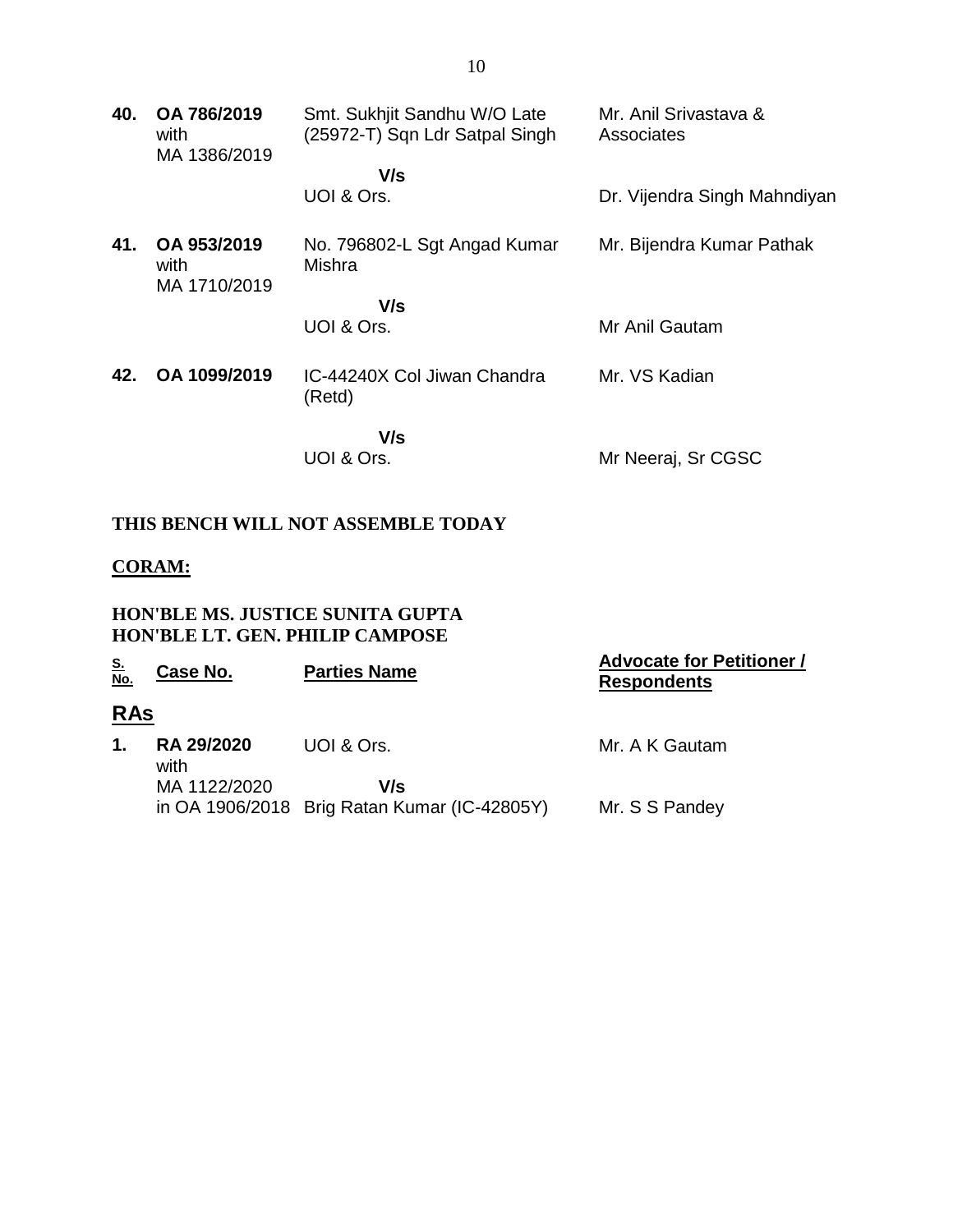# **ARMED FORCES TRIBUNAL, PRINCIPAL BENCH, NEW DELHI LIST OF BUSINESS**

**Date: 20-08-2020**

**Timing: 11:00 AM**

## **PRINCIPAL REGISTRAR COURT**

| <u>S.<br/>No.</u> | <u>Case No.</u>                      | <b>Parties Name</b>                                        | <b>Advocate for Petitioner /</b><br><b>Respondents</b> |
|-------------------|--------------------------------------|------------------------------------------------------------|--------------------------------------------------------|
|                   | <b>For Appearance/Direction</b>      |                                                            |                                                        |
| 1.                | OA 1244/2019<br>with<br>MA 1979/2019 | Ex Hav (Hony Nb Sub) Prem<br>Prakash Sharma (no 1458162 A) | Mr Ved Prakash                                         |
|                   |                                      | V/s                                                        |                                                        |
|                   |                                      | UOI & Ors.                                                 | None                                                   |
| 2.                | OA 1279/2019<br>with<br>MA 2008/2019 | No. 1054847-N Swr Govind Singh<br>(Retd.)                  | Mr. Manoj Kr Gupta                                     |
|                   |                                      | V/s                                                        |                                                        |
|                   |                                      | UOI & Ors.                                                 | Mr. Karan Singh Bhati, Sr.<br><b>CGSC</b>              |
| 3.                | OA 1281/2019                         | Ex JWO Angshuman Nath (No<br>743199)                       | Mr Baljeet Singh                                       |
|                   |                                      | V/s                                                        |                                                        |
|                   |                                      | UOI & Ors.                                                 | Mr. Prabodh Kumar                                      |
| 4.                | OA 1284/2019<br>with                 | Ex Hav Ram Prasad Ram<br>(6892641)                         | Mr. Ajit Kakkar                                        |
|                   | MA 2009/2019                         | V/s                                                        | None                                                   |
|                   |                                      | UOI & Ors.                                                 |                                                        |
| 5.                | OA 1413/2019                         | Hav (PA) Ashok Kumar (No<br>6393542 X)                     | Mr Indra Sen Singh &<br>Abhishek Singh                 |
|                   |                                      | V/s                                                        |                                                        |
|                   |                                      | UOI & Ors.                                                 | None                                                   |
| 6.                | OA 1414/2019                         | Ex LS (GW) Kaka Ram (No<br>136302B)<br>V/s                 | Mr. Ved Prakash                                        |
|                   |                                      | UOI & Ors.                                                 | Ms. Jyotsna Kaushik                                    |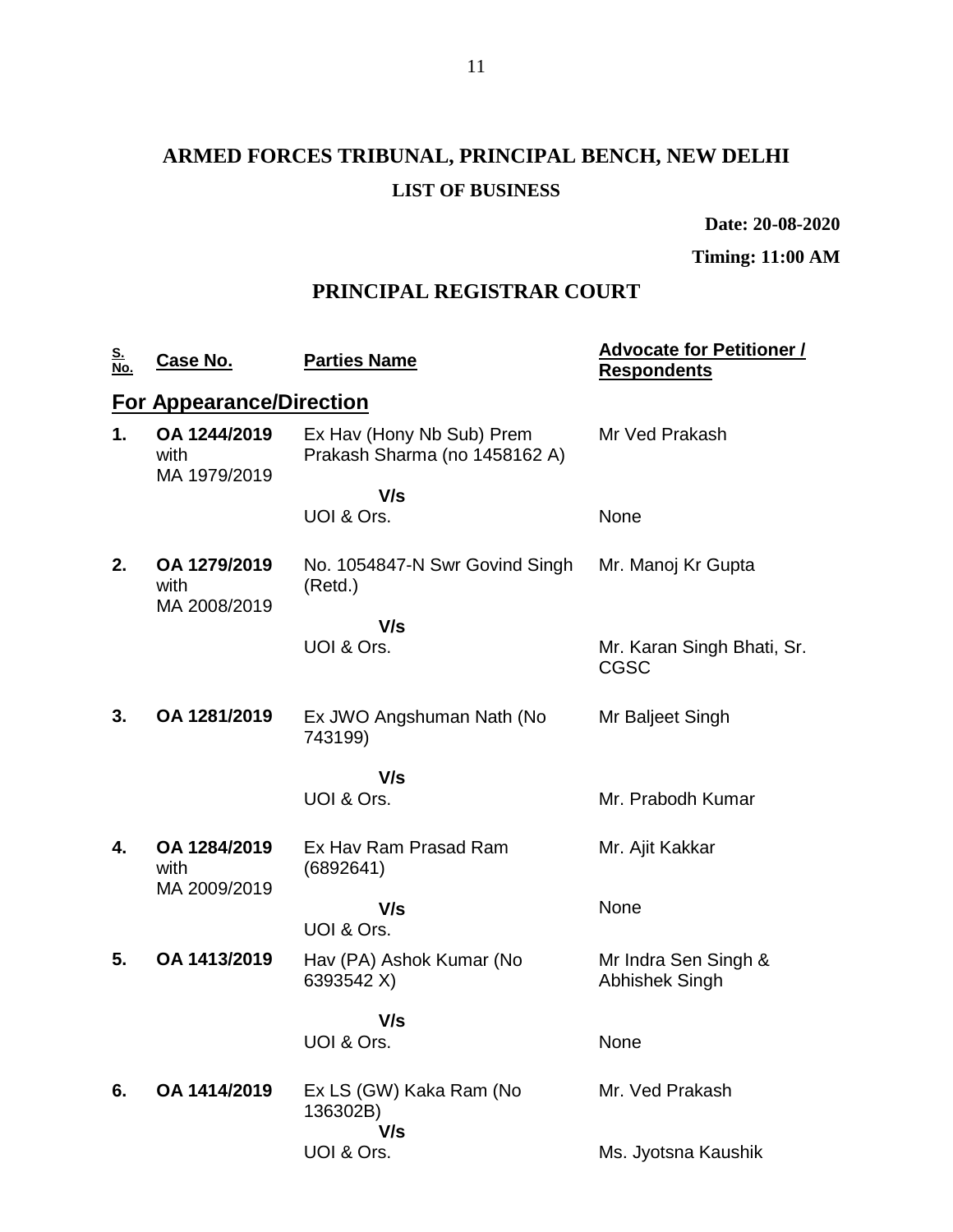| 7.  | OA 1415/2019                         | No 02897376W Ex Hav/Clk<br><b>Birendra Singh</b>               | Mr. JP Sharma                |
|-----|--------------------------------------|----------------------------------------------------------------|------------------------------|
|     |                                      | V/s<br>UOI & Ors.                                              | None                         |
| 8.  | OA 1425/2019<br>with<br>MA 2172/2019 | Ex MWO (HFO) Kamlesh Chandra<br>Katiyar                        | Mr. Ved Prakash              |
|     |                                      | V/s<br>UOI & Ors.                                              | Mr. Neeraj, Sr. CGSC         |
| 9.  | OA 1428/2019                         | Gp Capt Amar Deep Singh (Retd)<br>(No 18130)                   | Mr. Baljeet Singh            |
|     |                                      | V/s                                                            |                              |
|     |                                      | UOI & Ors.                                                     | Mr. Prabodh Kumar            |
| 10. | OA 1463/2019<br>with<br>MA 2368/2019 | Smt Suman Devi W/O Late Ex Sep<br>Sohan Lal Jat (No 3188432 M) | Mr Ved Prakash               |
|     |                                      | V/s<br>UOI & Ors.                                              | Mr. Shyam Narayan            |
| 11. | OA 1467/2019<br>with<br>MA 2384/2019 | JC-169505-W Sub R Ponnmbalam<br>(Supdt B&R) (Retd.)            | Mr. Manoj Kr Gupta           |
|     |                                      | V/s<br>UOI & Ors.                                              | Mr. Neeraj Sr. CGSC          |
| 12. | OA 1535/2019                         | Wg Cdr Harvinder Singh Sandhu<br>(Retd) (No 24907)             | Mr Baljeet Singh             |
|     |                                      | V/s<br>UOI & Ors.                                              | Mr KK Tyagi                  |
| 13. | OA 1543/2019<br>with<br>MA 2489/2019 | Ex CPL T K Doraiswamy (NO<br>220993)                           | Mr. Ajit Kakkar & Associates |
|     |                                      | V/s<br>UOI & Ors.                                              | None                         |
| 14. | OA 1569/2019<br>with<br>MA 2536/2019 | Ex Sep Sukhbir Singh (No<br>2883056W)                          | Mr. Ajit Kakkar              |
|     |                                      | V/s<br>UOI & Ors.                                              | Mr SD Windlesh               |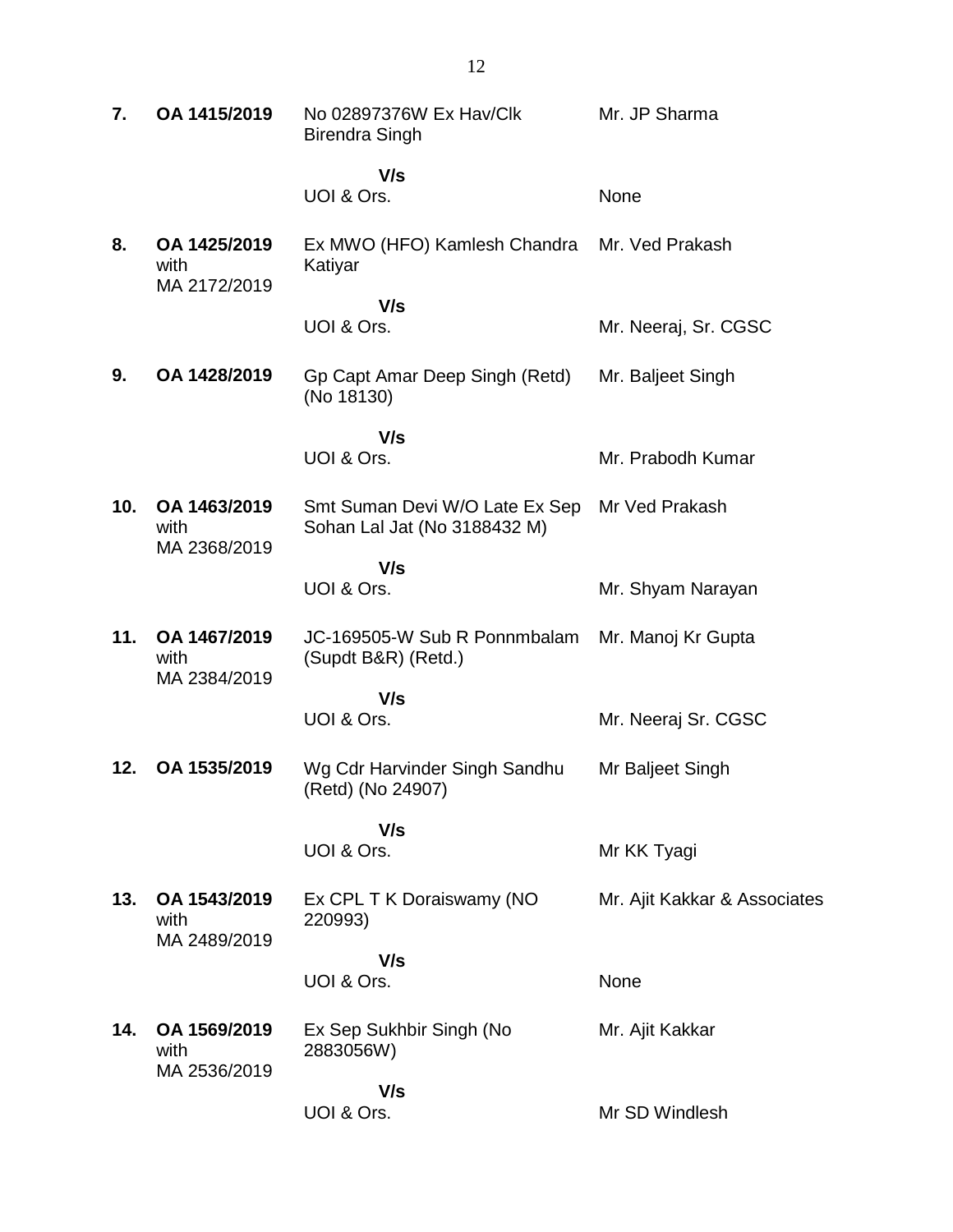| 15. | OA 1600/2019                         | Air Cmde Neeraj Srivastava (Retd) Mr Baljeet Singh<br>(No 17787) |                                           |
|-----|--------------------------------------|------------------------------------------------------------------|-------------------------------------------|
|     |                                      | V/s<br>UOI & Ors.                                                | Mr. Karan Singh Bhati, Sr.<br><b>CGSC</b> |
| 16. | OA 1603/2019                         | Ex JWO Ram Naresh Bhardwaj (No Mr Baljeet Singh<br>665679)       |                                           |
|     |                                      | V/s<br>UOI & Ors.                                                | Mr. Neeraj Sr. CGSC                       |
| 17. | OA 1646/2019                         | IC-55090M Lt Col Jatinderbir Singh Mr. SS Pandey & Associates    |                                           |
|     |                                      | V/s<br>UOI & Ors.                                                | Mr Harish V Shankar                       |
| 18. | OA 1649/2019                         | Gp Capt Venugopalan<br>Mukundamoni (Retd) (No 19084)             | Mr. Baljeet Singh                         |
|     |                                      | V/s<br>UOI & Ors.                                                | Mr. Karan Singh Bhati, Sr.<br><b>CGSC</b> |
| 19. | OA 1813/2019<br>with                 | No. 1048539-X Ex Swr Inder singh                                 | Mr. Virender Singh Kadian                 |
|     | MA 2695/2019                         | V/s<br>UOI & Ors.                                                | Mr. Waize Ali Noor                        |
| 20. | OA 1814/2019<br>with<br>MA 2696/2019 | Ex Sgt Laxmi Narayan Pandey<br>$(719408-T)$                      | Mr. Praveen Kumar                         |
|     |                                      | V/s<br>UOI & Ors.                                                | Mr. Y P Singh                             |
| 21. | OA 1815/2019<br>with<br>MA 2697/2019 | Ex JWO Nathuni Singh (No<br>776770K)                             | Mr Durgesh Kumar Sharma                   |
|     |                                      | V/s<br>UOI & Ors.                                                | Mr KK Tyagi                               |
| 22. | OA 2181/2019<br>with                 | JC-377479Y Ex Sub Niraj Ranjan                                   | Mr. SS Pandey & Associates                |
|     | MA 3042/2019                         | V/s<br>UOI & Ors.                                                | Mr Ashok Chaitanya                        |